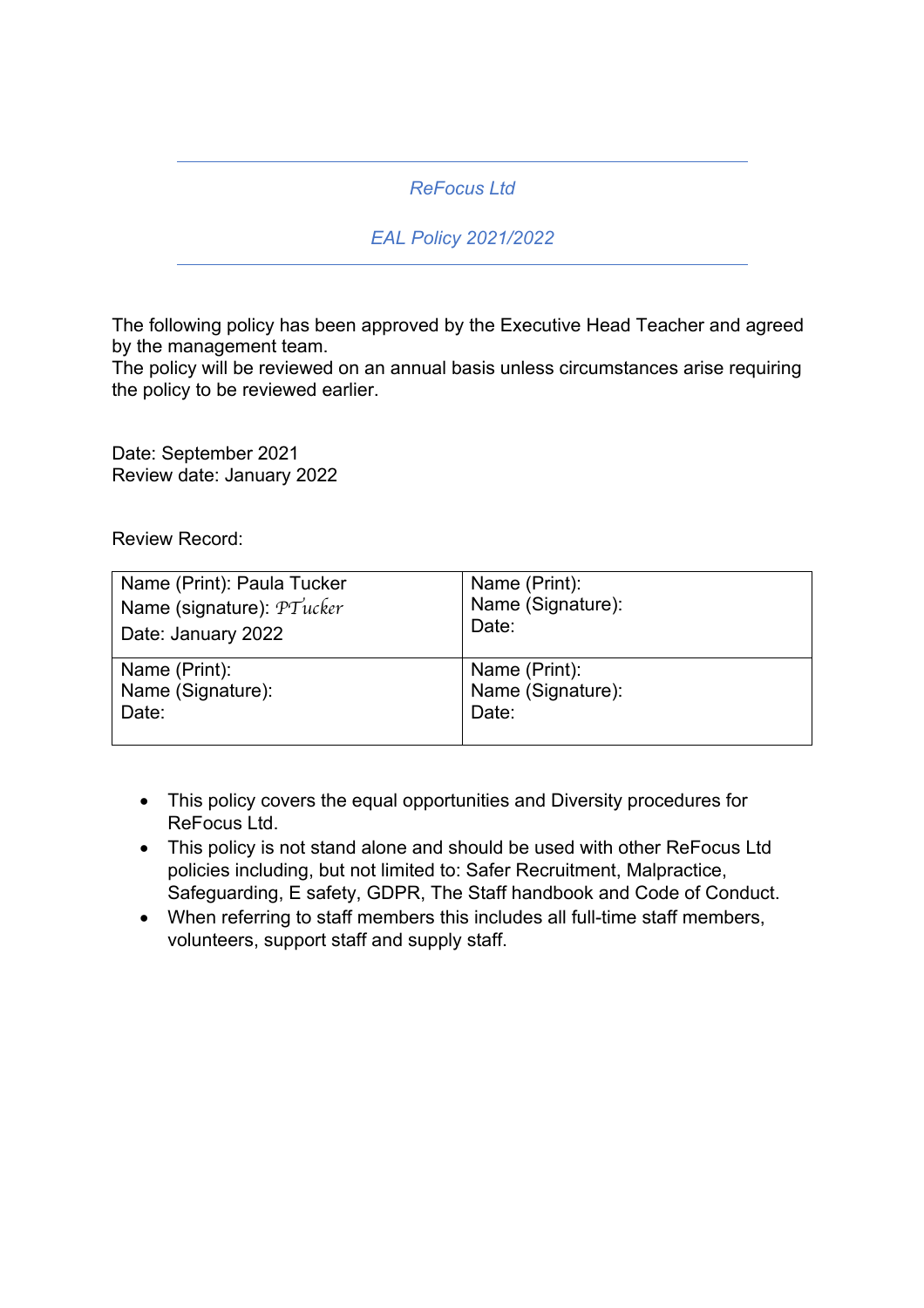### **Purposes**

- To promote equality of opportunity for all learners for whom English is an additional language.
- To deliver a broad, balanced curriculum which reflects the needs of children for whom English is an additional language.
- To ensure EAL pupils reach their full potential.

### **Guidelines**

- 1. To promote academic achievement by grouping EAL pupils according to cognitive level rather than English language level.
- 2. To identify language outcomes for all curriculum areas and include in medium-term and weekly planning.
- 3. To promote and encourage the development of the children's first languages to facilitate concept development in tandem with their acquisition of English.
- 4. To provide pupils with access to resources which are age appropriate, at an appropriate language level, and are linguistically and culturally appropriate.
- 5. To use key visuals and other strategies to support children's access to the curriculum.
- 6. To ensure that language and literacy are taught within the context of all subjects.
- 7. To ensure that learners not yet fluent in spoken English or the language of the curriculum are entitled to receive planned support for their oracy and literacy skills.
- 8. To actively liaise with parents to help them to support their children's learning.
- 9. To facilitate parents' access to school life by providing dual language information and bilingual support especially for parents' evenings, school events and workshops, and to monitor parental involvement.
- 10.To ensure that EAL pupils are assessed in their first language where possible and where appropriate.
- 11.To seek first language assessment to ensure the accurate identification of SEN.
- 12.To monitor the results of statutory tests by language and ethnic group and set targets to address any underachievement identified.
- 13.To provide all staff with high-quality professional development to develop their knowledge of EAL pedagogy and their skills for teaching EAL learners.
- 14.To celebrate multilingual skills and promote linguistic diversity with all pupils.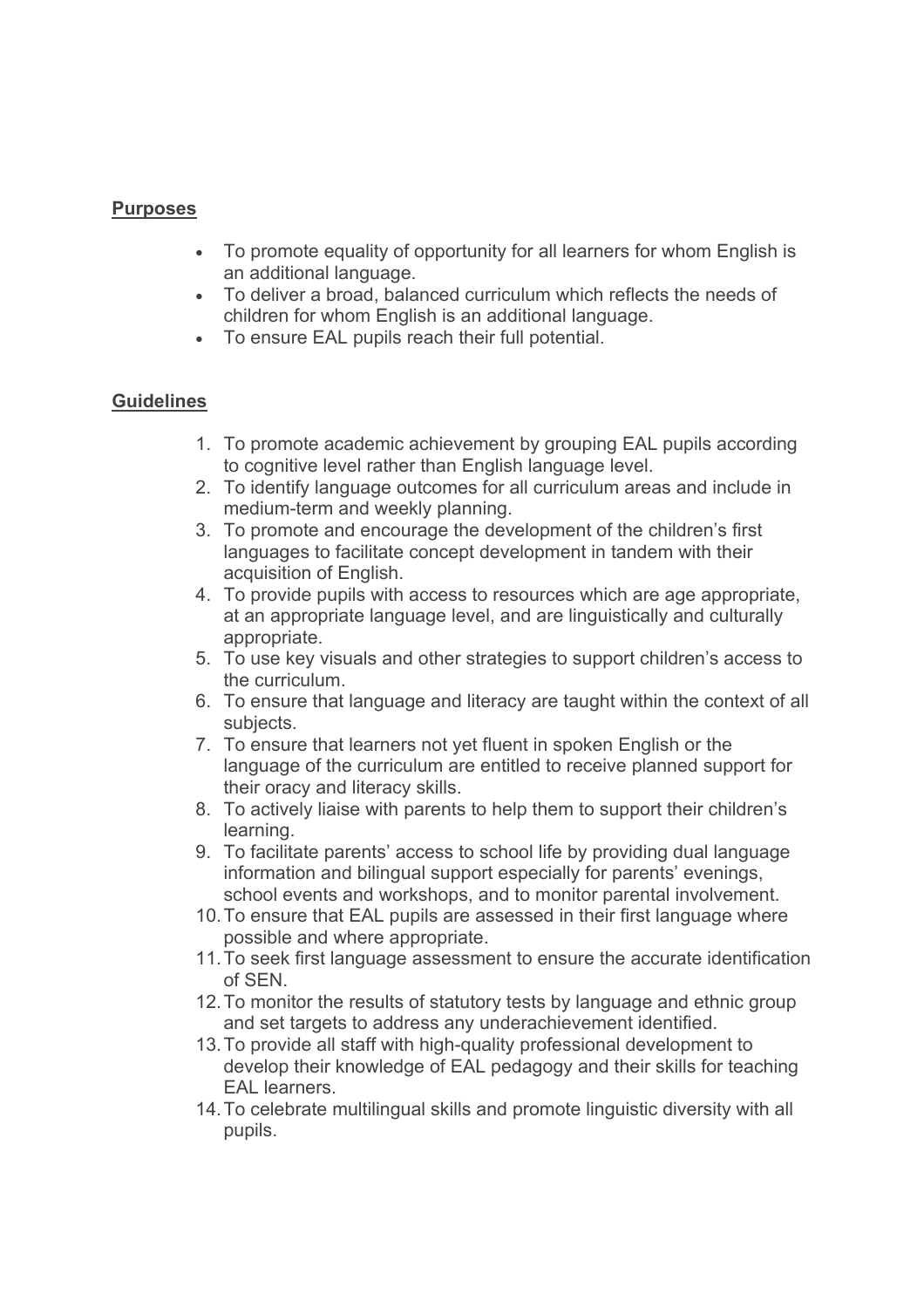# **Supporting the EAL Policy**

### **Whole school language development**

All teachers will need to consider the language demands as well as the content of the curriculum and plan how they can support pupils to develop oracy and literacy across the curriculum.

In writing schemes of work and medium-term plans, teachers should consider the following questions:

- 1. What opportunities are there to explore ideas orally and collaboratively?
- 2. How can teachers (or additional adults or other children) model the key subject language needed?
- 3. What specialist vocabulary do pupils need to understand new concepts and how can this be presented to them in an accessible way?
- 4. What range of texts do pupils need to read and how can their reading be scaffolded to support learners with diverse needs?
- 5. What types of written tasks do pupils need to carry out and how can these be framed to support pupils at different levels?
- 6. Are lessons planned to ensure that any additional adult has a clear role in developing literacy?

#### **The role of class teachers is to:**

- develop consistent approaches to teaching and learning in literacy and to build increased awareness of the existing language knowledge and understanding that pupils bring to lessons
- use speaking and listening strategies to develop subject learning
- plan for teaching and learning of subject-specific vocabulary
- develop active reading strategies to increase pupils' ability to read for a purpose and engage with a variety of texts.
- model writing for key text types within their subject.

#### **Language and literacy experiences of EAL learners**

- Some pupils already have good language and literacy skills in two or more languages
- Some pupils are beginner EAL learners have never learnt to read or write in any language.
- Some pupils have missed some or all their education and have not fully developed the language and literacy skills needed for primary school
- Some pupils have SEN with language or literacy needs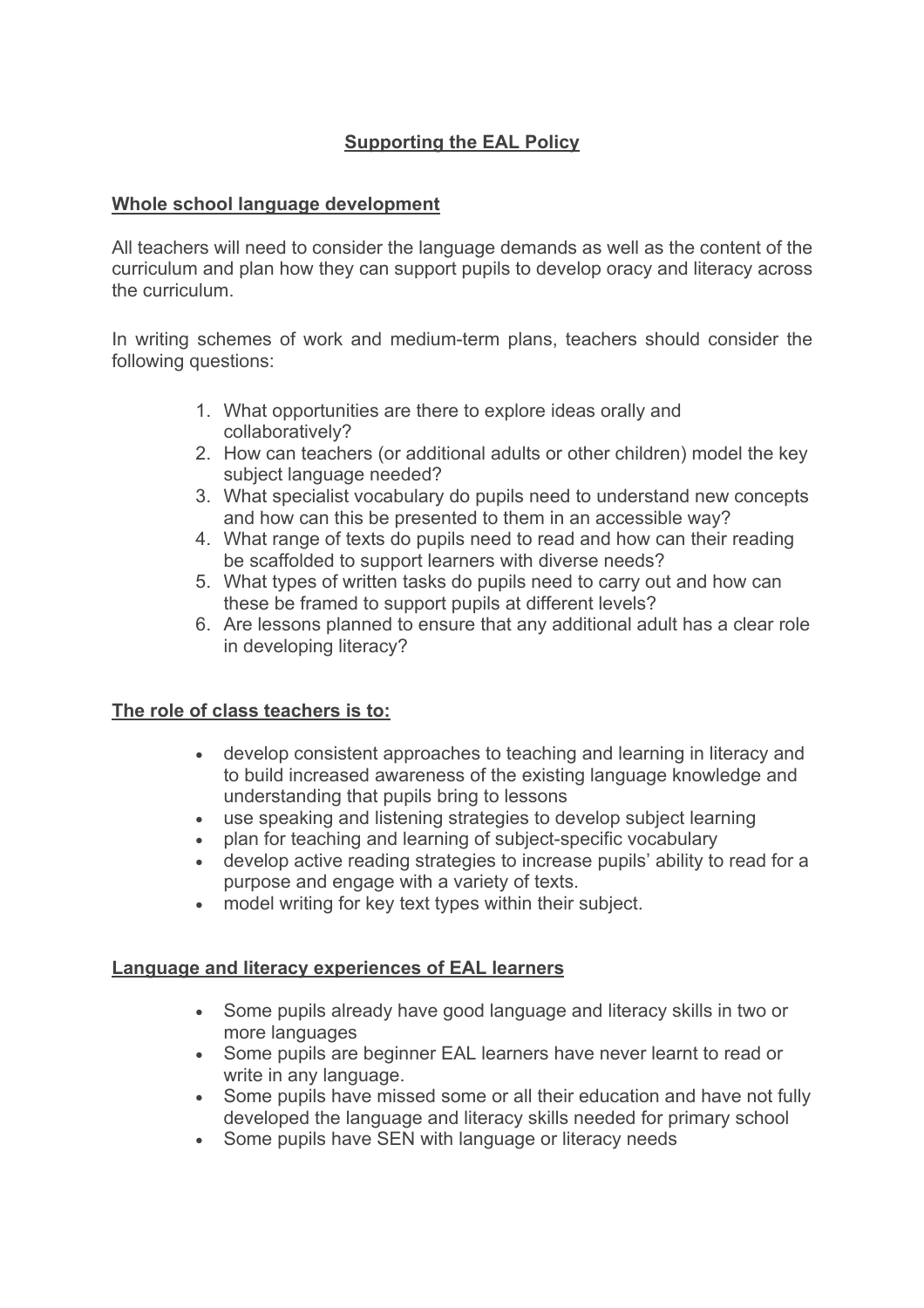All these diverse groups benefit from teaching that develops their language and literacy, so they become fluent in the academic language of the primary curriculum which is the key to academic success.

As pupils progress through school, the language and literacy demand of the curriculum increase and pupils need to develop a wider range of language skills, making the transition from spoken to written forms. They also need to be able to adopt different styles (genres) to meet different purposes and audiences which need to be explicitly taught.

### **Beginner EAL learners**

It takes 1-2 years to become fluent in everyday spoken English, but 5-7 years to develop proficiency in formal, written English. Pupils who are new to English will benefit from being integrated into mainstream teaching and learning experiences most of the time.

This enables them to;

- develop oral fluency quickly
- immediately feel part of the school
- develop language in context
- experience their full curriculum entitlement

Additional support in class and some small group literacy teaching will be beneficial in the early stages, although pupils should not necessarily be withdrawn from Maths, Modern Languages, or practical subjects where they can usually make good progress whatever their language level in English.

#### **Teaching strategies to support EAL beginners**

- Provide a classroom rich in oral experiences
- Enable pupils to draw on their existing knowledge of another language/s
- Encourage and use bilingual support from other students and staff
- Use translated materials and bilingual dictionaries
- Allow students time to practice new language
- Use visual support of all kinds (diagrams, maps, charts, pictures, realia)
- Develop card sorting, sequencing, and matching activities

### **Developing language and literacy skills**

To be fully literate, pupils need to be able to understand how we adapt our everyday speech into formal, written texts.